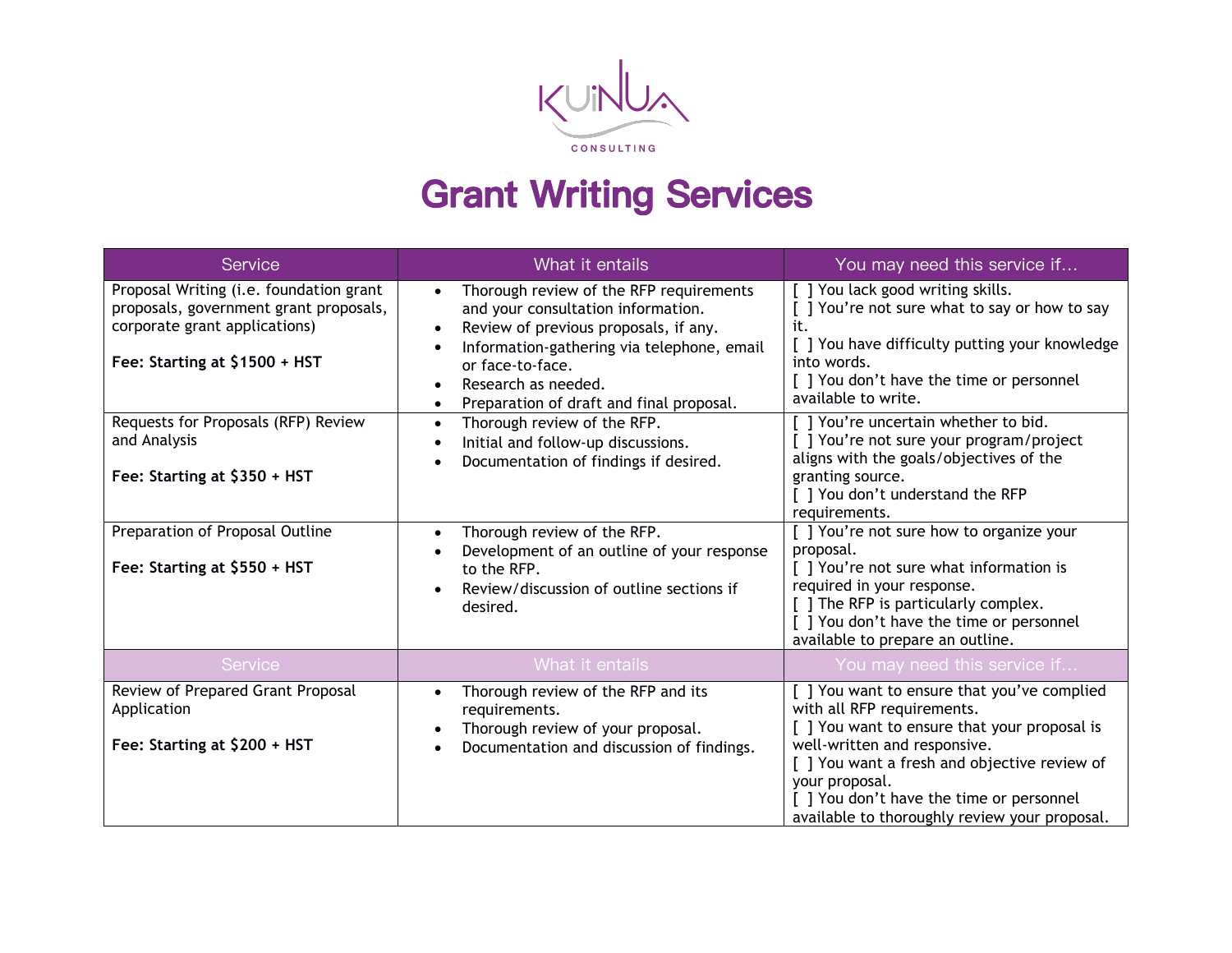

## **Grant Writing Services**

| <b>Completion of Partially Completed</b><br>Grants<br>Fee: Starting at \$800 + HST<br><b>Proposal Editing</b><br>Fee: Starting at \$400 + HST | Thorough review of the RFP and its<br>requirements.<br>Thorough review of your proposal.<br>Documentation and discussion of findings.<br>Correcting grammar, paragraph/sentence<br>structure, and typos.<br>Improving the flow of your document.<br>Improving the formatting and presentation<br>of your written material. | [] You want to ensure that you've complied<br>with all RFP requirements.<br>[] You want to ensure that your proposal is<br>well-written and responsive.<br>[ ] You want a fresh and objective review of<br>your proposal.<br>[ ] You don't have the time or personnel<br>available to thoroughly review your proposal.<br>[ ] Your writing needs improvement.<br>[ ] You need help organizing what you've<br>written.<br>[ ] Your proposal needs a more professional<br>tone and appearance.<br>[ ] You don't have the time or personnel<br>available for editing. |
|-----------------------------------------------------------------------------------------------------------------------------------------------|----------------------------------------------------------------------------------------------------------------------------------------------------------------------------------------------------------------------------------------------------------------------------------------------------------------------------|--------------------------------------------------------------------------------------------------------------------------------------------------------------------------------------------------------------------------------------------------------------------------------------------------------------------------------------------------------------------------------------------------------------------------------------------------------------------------------------------------------------------------------------------------------------------|
| Service                                                                                                                                       | What it entails                                                                                                                                                                                                                                                                                                            | You may need this service if                                                                                                                                                                                                                                                                                                                                                                                                                                                                                                                                       |
| Preparation of Corporate Letters of<br>Request<br>Fee: Starting at \$150 + HST                                                                | In-depth research and list compilation of<br>corporate giving sources.<br>Information-gathering via telephone, email<br>or face-to-face discussions.<br>Preparation of draft and final letters.                                                                                                                            | [ ] You are seeking a donation or gift-in-kind<br>towards your program/project.<br>[] You're not sure what to include in the<br>letter.<br>[ ] You don't have the time or personnel<br>available to draft the document.                                                                                                                                                                                                                                                                                                                                            |
| Letters of Inquiry (LOI's)<br>Fee: Starting at \$200 + HST                                                                                    | Thorough grant funding search, if necessary.<br>Thorough review of your proposal.<br>Information-gathering via telephone, email<br>or face-to-face discussions.<br>Preparation of draft and final letters.                                                                                                                 | [ ] You are not familiar with writing a letter<br>of inquiry.<br>[] You are not sure what information to<br>include in the letter.                                                                                                                                                                                                                                                                                                                                                                                                                                 |
| <b>Funding Source Searches</b><br>Fee: Starting at \$650 + HST                                                                                | In-depth research of corporate, government<br>& foundation sources.<br>Identifying matching grant makers.<br>Preparation of a list of matching funding                                                                                                                                                                     | [ ] You want to know if your program/project<br>is fundable.<br>[ ] You do not know where and how to access<br>funding opportunities.                                                                                                                                                                                                                                                                                                                                                                                                                              |